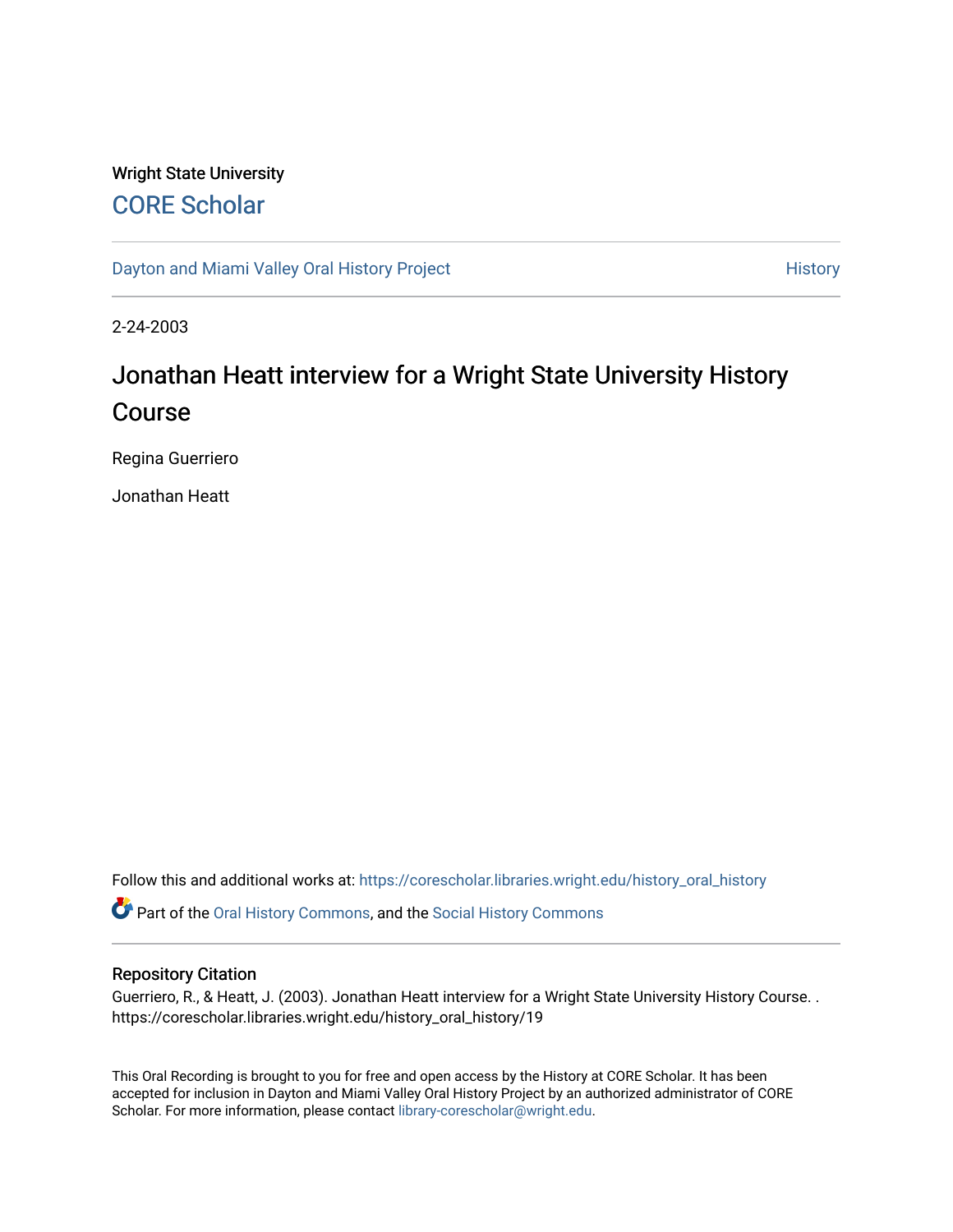## **JONATHAN HEATT**

**The making of a great hip-hop artist and Hollywood director** 

> Interview by Regina Guerriero February 24, 2003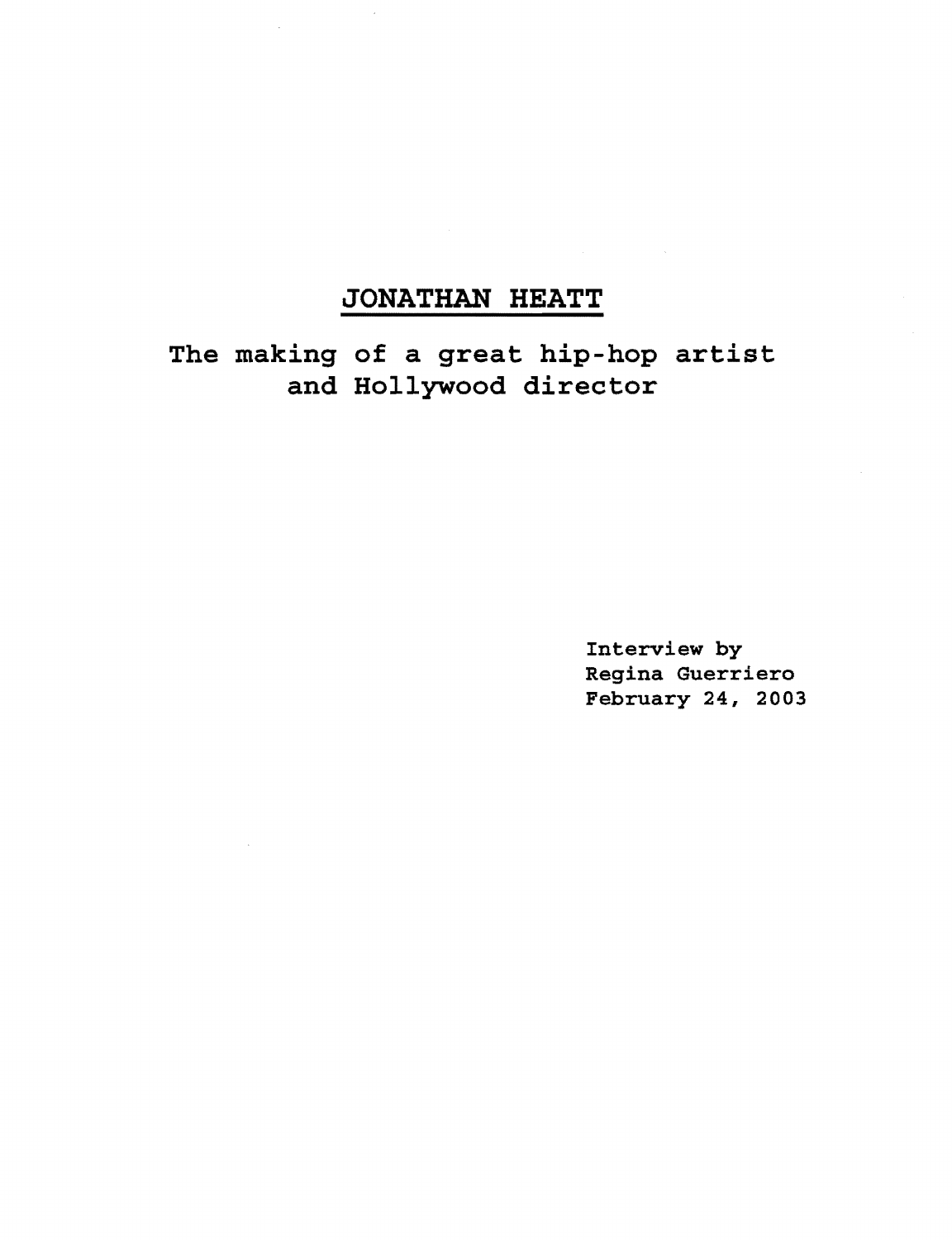### **Summary of Interview with Jonathan Heatt**

 $\mathcal{L}$ 

'-

Jonathan Heatt is twenty-six years old and was born and raised in Sandusky, Ohio. He has lived here in Fairborn, Ohio for approximateiytwo years now and is attending Wright State University as a motion pictures film major. He has aspirations to become a great director and hip-hop artist and is working hard at attaining these goals. He recently has met Russell Simmons at a presentation held at Wright State University and had the pleasure of meeting him face to face, shaking his hand, and speaking to him about his screenplay, The Devil's Mirror. He even had the opportunity to present Russell Simmons a package in which he enclosed his screenplay, entertainment resume, and a business proposal. Russell Simmons founded the record label Def Jam, and is a great entrepreneur as well. While living in Virginia, Jonathan also had the great opportunity to meet Stan Winston, and as Jonathan puts it, "he is probably one of the best special effects guys out there in Hollywood." Stan Winston created the creature designs for characters in the movies, Gargoyles, Aliens, and Terminator. These were great experiences for Jonathan and he found both of these gentleman to be very cool and down to earth people.

Jonathan states that he has not always known that he wanted to be in the entertainment industry. He did decide that he wanted to be rich, as he points out, who doesn't want to be rich? He didn't decide until he was about eighteen that he wanted to start making movies. Jonathan was sitting alone in his dorm room at Ohio State University and was looking at the lights reflecting off the Olentangy River and thought to himself, "I've always liked being creative, I want to make movies. I love movies. I can envision the written word on how it should look on screen." And from that moment on, he knew he wanted to make movies. At that point in his life however, his grades were not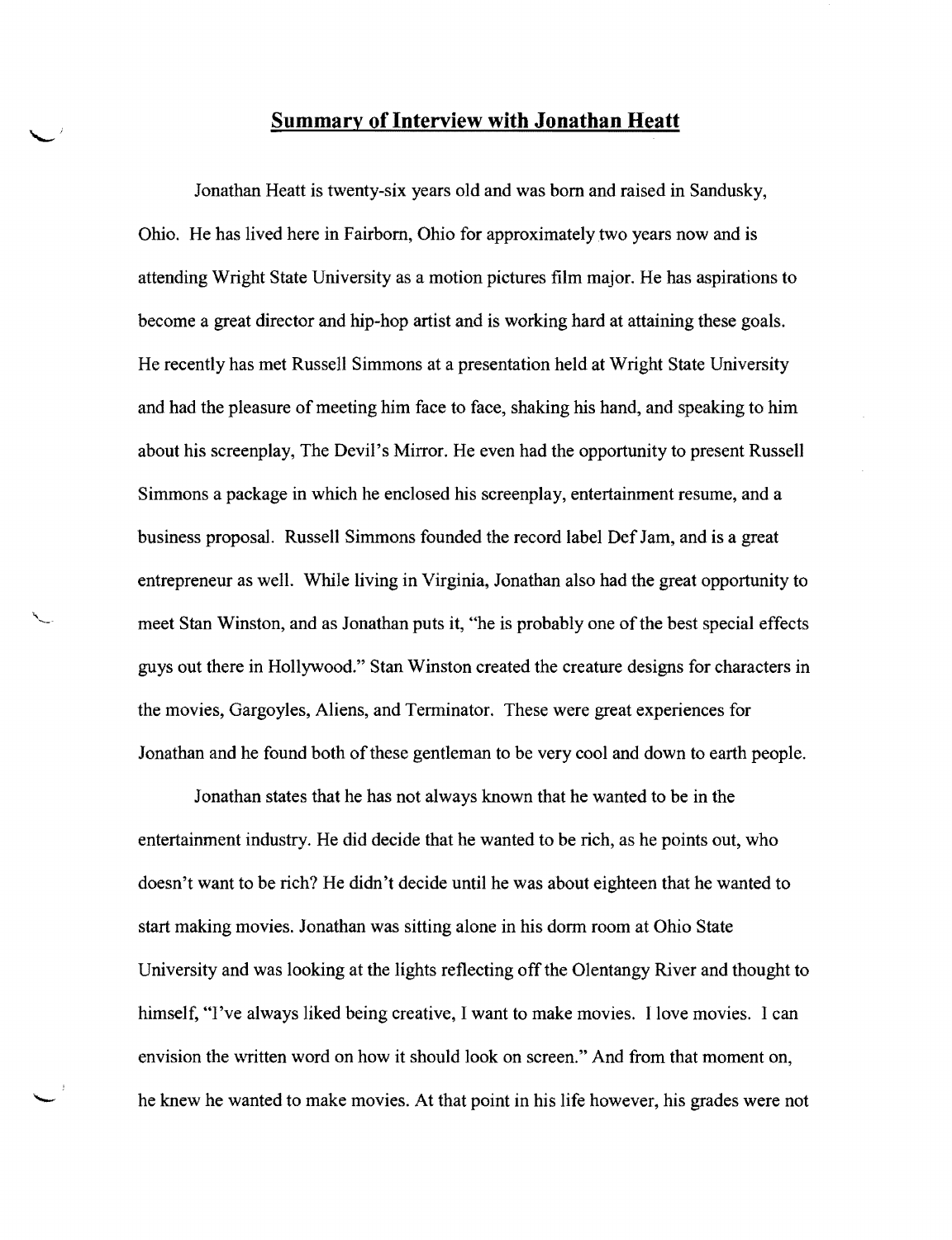that good, so after dropping out of Ohio State, taking classes at the community college, going back to Ohio State only to realize they did not have a film school, he decided to apply to Wright State University. He was not accepted into WSU because of his grades, which seems crazy now because he has been on the dean's list every quarter for two years now and did not have enough money to go to Sinclair at the time. He had no money, no job, and had just moved to Dayton and was pretty much alone. Jonathan then met his girlfriend, Regina, at that time and decided to move to Virginia to be with her. He attended community college there, worked full time, started writing his screenplays and music and his life was getting better as he worked harder at it. He was going to go to Temple University in Philadelphia, but after staying there for a week or so he moved back to Virginia and decided that Wright State would be his best choice financially speaking. He was accepted into WSU and has been attending ever since. He will be graduating in two years and when asked where he sees himself in five years, he says making films as "the hottest young director in Hollywood." He also wants to start his own production company/record label, Heattwave Productions and will be the CEO ofit five years from now. As far as having his own family, he can see that happening no sooner than when he is thirty. Jonathan believes that he first needs to concentrate all his efforts on succeeding in the entertainment industry and then can concentrate on getting married and starting a family.

Speaking of family, Jon has great love and respect for the family that he does have, especially his mom and his younger sister. He wants to achieve great success in the entertainment industry not only for himself, but also to make his mom and sister proud of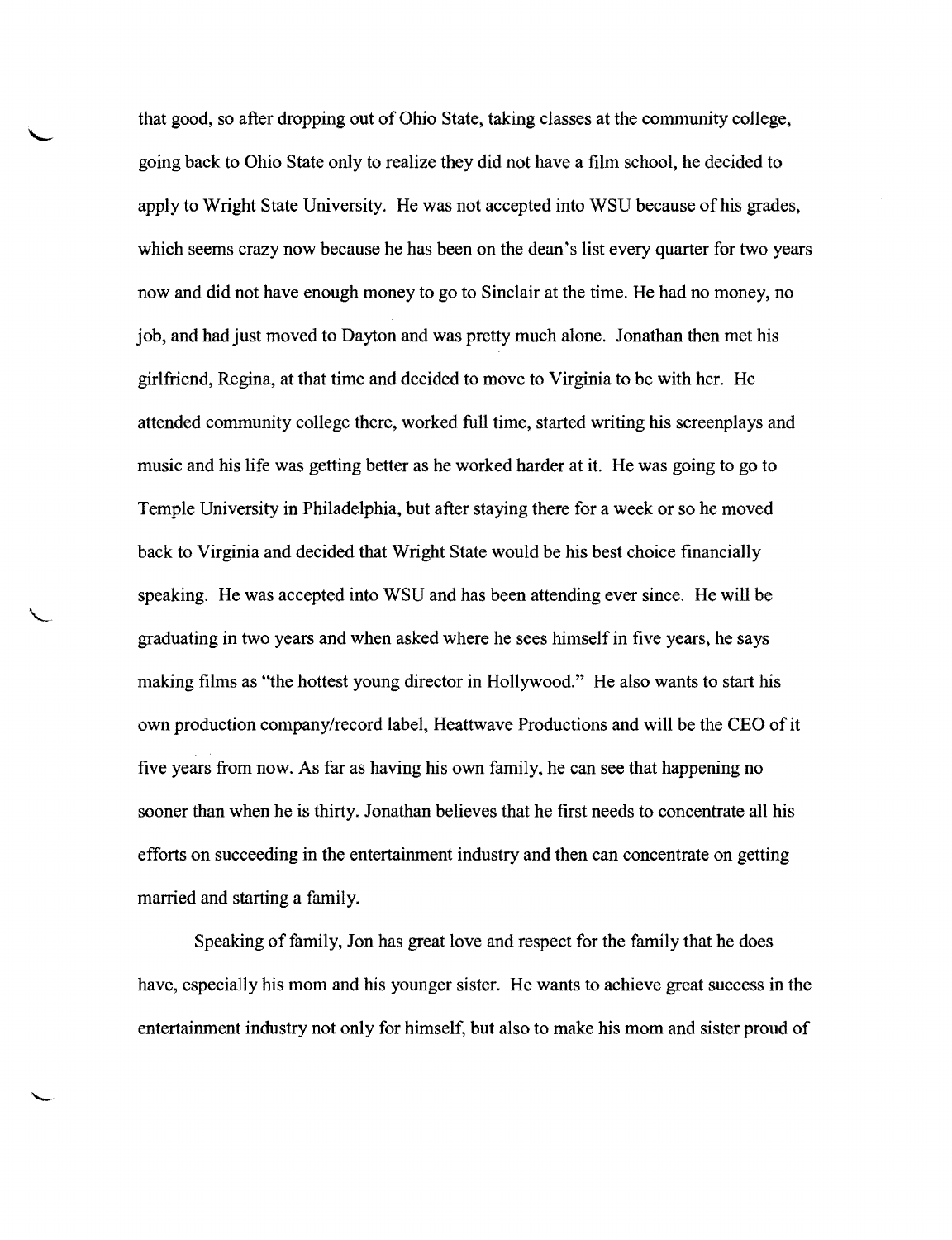him. They live in Sandusky, Ohio with his stepfather, along with everyone else on his mother's side.

On a personal note, Jon and I have been together for four years and I interviewed him in our own apartment. He was a great interviewee because he is very articulate, tells great stories, is very honest when he speaks and has extreme talent and a great future ahead of him in the entertainment industry. I was proud to have the opportunity to interview such a great "director in the making."

> Interview done February 24,2003 Interview conducted by Regina Guerriero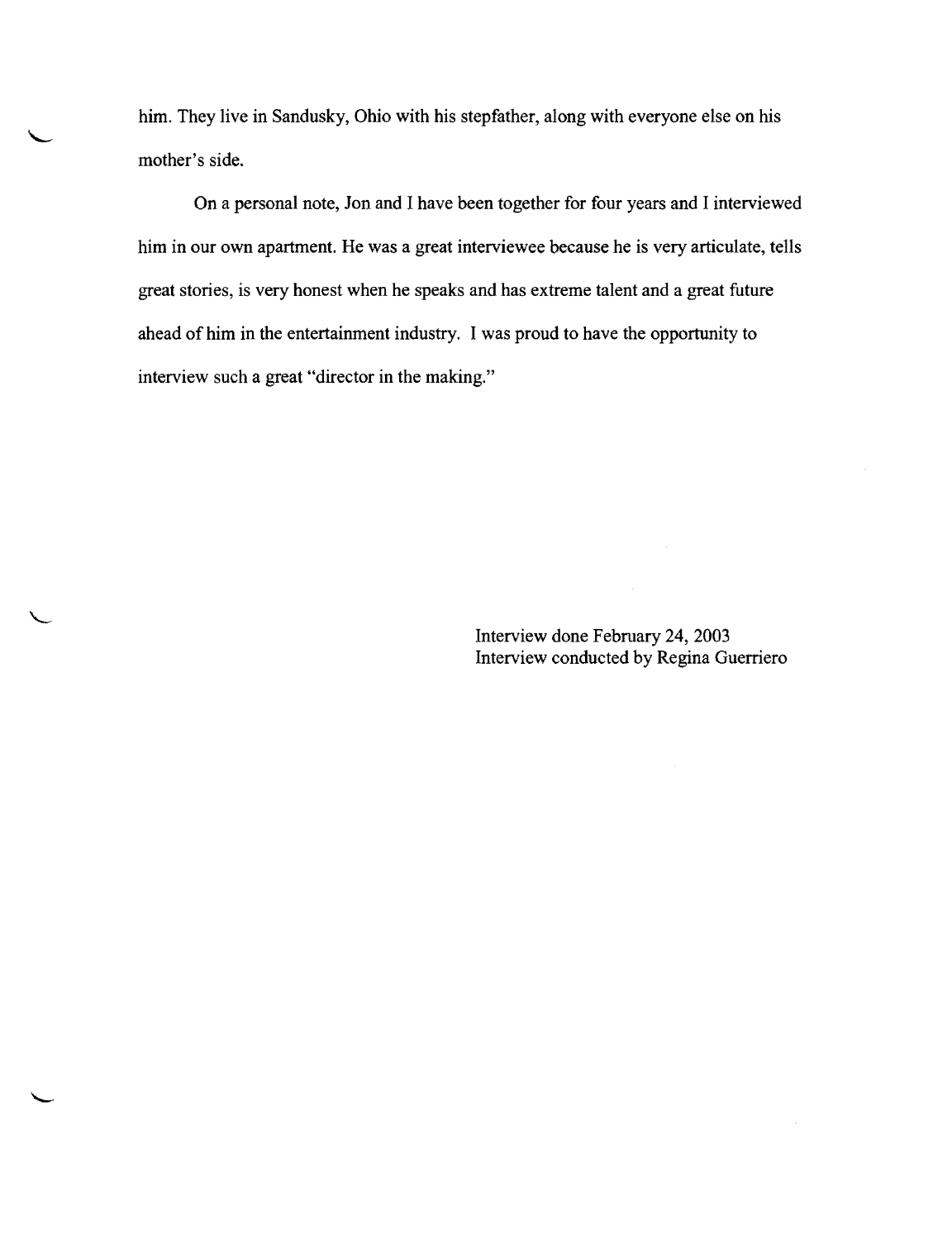### **Interview with Jonathan Heatt**

Regina Guerriero- This is Regina Guerriero and I'm here with Jonathan Heatt discussing his life growing up here in Ohio.

Regina Guerriero- Hello, how are you?

Jonathan Heatt- I'm pretty good, how are you doing?

Regina Guerriero- Ok thanks. Can you please tell me how old you are, and where did you grow up?

Jonathan Heatt- Well, I'm 26 years old and I grew up in Sandusky, Ohio about three hours north of Fairborn and Dayton.

Regina Guerriero- And how would you describe Sandusky as a town in general?

Jonathan Heatt- It's a little town, actually they call it a city, but it is a real small city only about 35-40,000 people. It's an hour in the middle between Toledo and Cleveland. It's a really cool little town I guess. I mean, it's integrated so you have a diverse mixture there in the population, whereas a lot of towns around Sandusky aren't as integrated. I hate to call them country bumpkins but you get the idea. So Sandusky kind of motivated me to get out of Sandusky, let's just put it that way. It's cool in the summertime because you have, you know, Kelly's Island, Put-In-Bay, and Cedar Point. It's really cool in the summertime but in the winter it is kind of dead and it's a blue-collar town. A lot of hard workers live there but there's really not much opportunity for young adults to make a living there unless you want to work at a factory or something of that nature. So, it did motivate me to get me out of there as well as prepare me for the world because like I said, it was integrated unlike your towns like Milan and Bucyrus and that where it is kind of country towns. So, it kind of got me, prepared me for the larger picture, you know, the bigger scheme of things, when I went to Ohio State and whatnot.

**Regina Guerriero-** And what would you tell people to visit if they wanted to go to Sandusky?

Jonathan Heatt- Well first I just wanted to say I am popping my "p's" on this mic, but anyways, if you're going to visit Sandusky go in the summertime, you don't want to go in the winter unless you like watching snow fall. In the summertime you have Kelly's Island. You can take the Booze Cruise over, that's always a cool little thing, you can dance and drink on the boat going over and get over there and there's about five or six bars that you can have fun at. Drink and eat and dance, have a good time. Just don't miss your boat going home because you'll be staying the night there and it is hard to get rooms. And there's also Put-In-Bay and it's a really, really fun place to go. It's just a really big party atmosphere you can get golf carts if you have kids and check out the island but, personally, myself I like going there and drinking and having a great time so Put-In-Bay is really cool. It's also got Perry's **M**onument there that was a monument to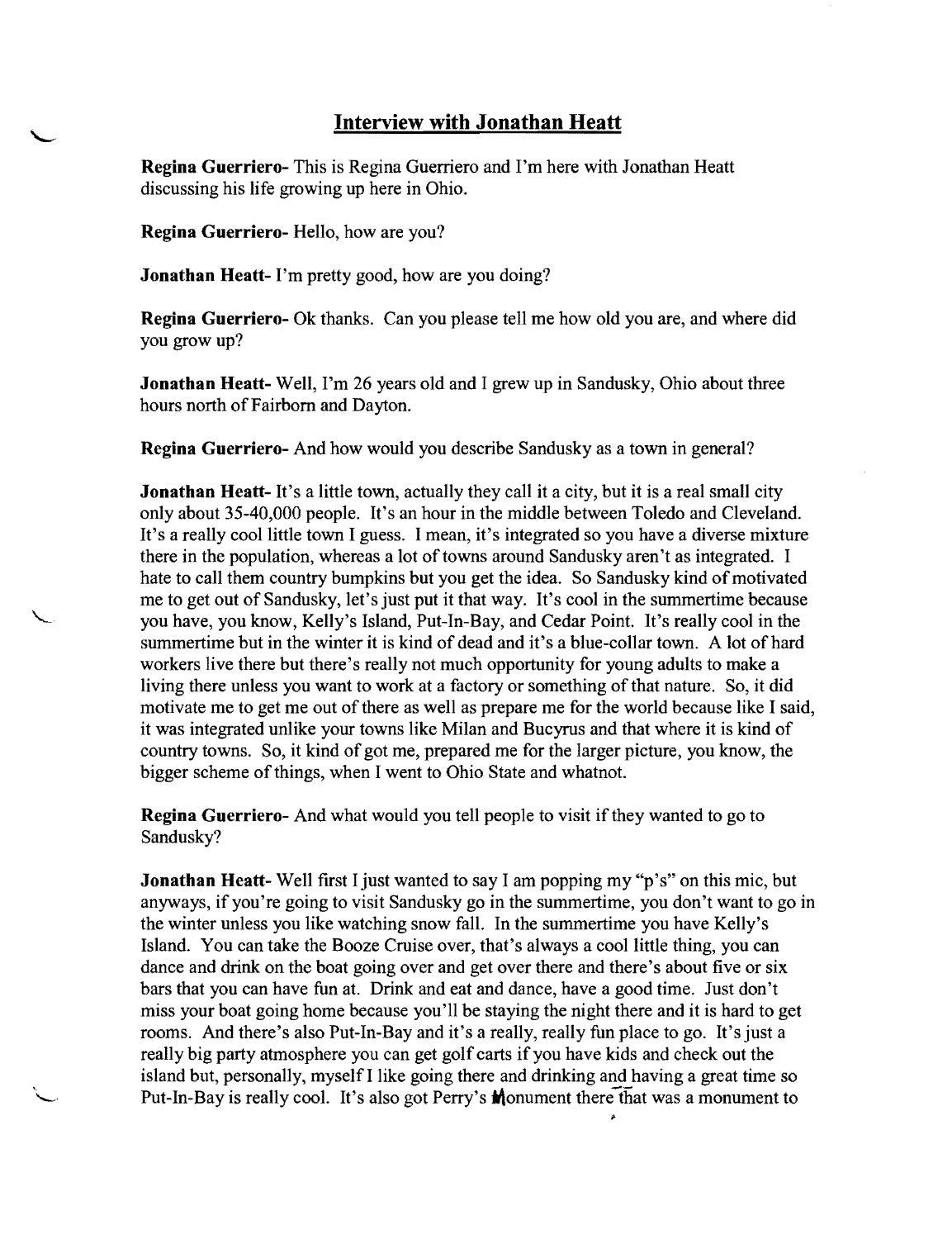Perry. I forget his title but he was doing good in some kind ofwar. I'm not too good with that history, I should probably read up on that. And also Cedar Point, the best amusement part in the world. If you like roller coasters and having a great time go to Cedar Point, but I would go when they have the Hallo-weekends in October because any other time it's going to be packed. And personally I don't like sitting in lines and waiting all day while you're getting sunburned so you know, if you are going to go to Cedar Point, check it out in October. But definitely go to the islands sometime. Put-In-Bay is awesome, I mean it's like Mardi Gras everyday, it's off the hook, and it's awesome.

**Regina Guerriero-** Ok, and let's talk about when you were growing up, how many people lived in your household when you were growing up and where did you live when you grew up?

**Jonathan Heatt-** Well growing up my first house that I can really remember was on a little street called Pipe St. It was a one-story home, my mom and her boyfriend at the time, Jack, they rented that out and it was a cool little place. I had a really good time there, I mean I had my buddies come over, we're kind of bad, we used to, there used to be a plum tree and we used to pick plums off and throw them at cars when they went by and I was a little bad ass when I was younger. But it was a cool little place. The one thing I hated about that house was they had ants and I was scared of bugs, you know. My mom worked at the post office and she really busted her ass working hard and finally she got her own house and that was on this little street called West Bolt St., a one-way street. Bunch of the kids lived there [on that street], my age, and we played basketball, football, and baseball all the time, kick the can, stayed out in the tent, shot off fireworks, I mean it was awesome. I mean that was like some "Stand By Me" years right there. And then when I was in high school, about 16, my mom you know, she's working her ass off, kept on progressing, she got a better house out in the suburbs of Sandusky, if that's what you want to call it, called Perkins. And I didn't switch high schools because I was already like a junior or something but we lied about my address. We said I lived with my grandma so I could still go to Sandusky City schools. That's the school I went to. If I ever have kids, they'll always go to public schools because they're integrated, they're diverse and it really prepares you for the world, and it just has a better program. There was another school in Sandusky called St. Mary's and it wasn't integrated at all and I don't, that's a whole other subject right there, but I had a good time in Sandusky. There are always good and bad things in life, and I try to remember the good things. Especially on that West Bolt St., I tell you what, we had a bunch of guys living there and it was just like "Stand By Me", we really got, we really had some good times, really got into some things and it was wonderful.

**Regina Guerriero-** And what were some of your favorite things to do with your family?

**Jonathan Heatt-** Favorite things to do with my family, well I tend to think of having good times with my family when I was younger, twelve years old or less. After twelve I really didn't want to hang out with my family, you know the whole adolescence thing plus my home life was starting to deteriorate at that time. So what I remember about my family was holidays, Christmas, and for a minute there my mom and who became her

*CWiu.'?"]*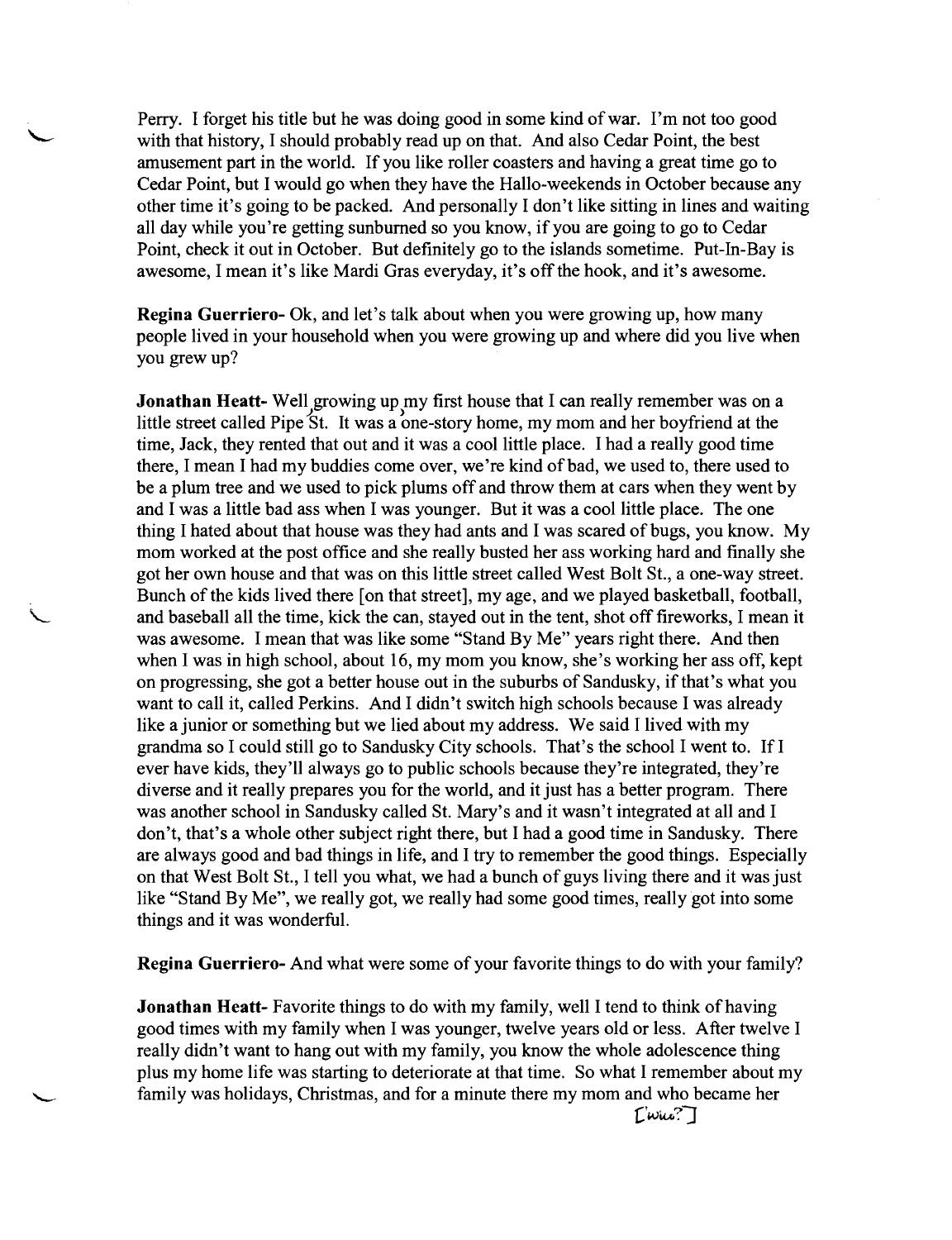husband, my stepfather, they had a boat and that used to be a good time. We used to go out, me and my friends with my family, we'd go out on Lake Erie and we'd do a little fishing, but what I really liked doing was going to the sand bar. That's this spot right out in the middle of the lake, well not actually out in the middle of the lake but it's out there. And you just get out and the water just comes up to your waist. It's a really cool place to go and we used to go up there and wrestle around and swim and you know, do things that young kids like to do. But I just liked hanging out with my family when I was younger and I had a great time on the holidays, my grandparents, my aunts, my mom and my step dad before he started to become a dick. But yeah, I had a great time with my family when I was younger so, right now if I think about things I like doing with my family, eating, like going out to eat, having a beer or two, having my little sister and my mom come down and visit me, you know down in Fairborn. We'll go out to eat, maybe go see a movie, come back, just hang out, it's always a great time. I love being around my family members that, the family members that I care for, I got some fake snakes in my family tree. But there are a lot of family members that have always been there for me, I love them, I love hanging out with them. Especially my mom and my little sister, when they come down here to Fairborn/Dayton to visit me, it's just awesome because we have a great time.

**Regina Guerriero-** Did your grandparents, aunts, uncles and other relatives live nearby when you were growing up?

**Jonathan Heatt-** Dh yes, they all lived nearby us, it's a pretty close-knit family. Not too many fall, not too many stray from the nest, let's just put it that way. They're all in Sandusky and that's cool I guess, I mean having all your family around you. I think sometimes they tend to drive each other crazy sort of like "Everybody Loves Raymond", I got a pretty eccentric family. I tell you what, I think all families are crazy. You ask anyone, they'll tell you their family is crazy. If they don't tell you their family is crazy then they're liars or they have extremely boring families. But, yeah they all lived in the same town. My mom worked a lot, so I was watched by my grandparents, my aunts, my aunt Vanessa and my aunt Robin. They took care of me when I was younger, so all of my family members lived around me, and it's cool. I don't know that my dad, my real dad, I haven't seen him in a long time and I don't, to be honest with you, I wouldn't recognize anyone on that side of the family so I don't know them. I have no love for them but the people on my mom's side, the family members on my mom's side, they're all really cool people. They're crazy but I love them and they'd do anything for you. They're really hard workers, I'll tell you what, my grandpa he's a really hard worker he busted his ass all his life and he'd do anything for you. I mean them people are very generous. My family's very generous and I love them to death and it's cool. I mean I just had to move out of Sandusky like I said there are no opportunities for young adults to succeed, especially with what I'm trying to do with my life, I couldn't stay in Sandusky. But my family's cool, yeah.

**Regina Guerriero-** And what did you want to be when you "grew up" back when you were a child?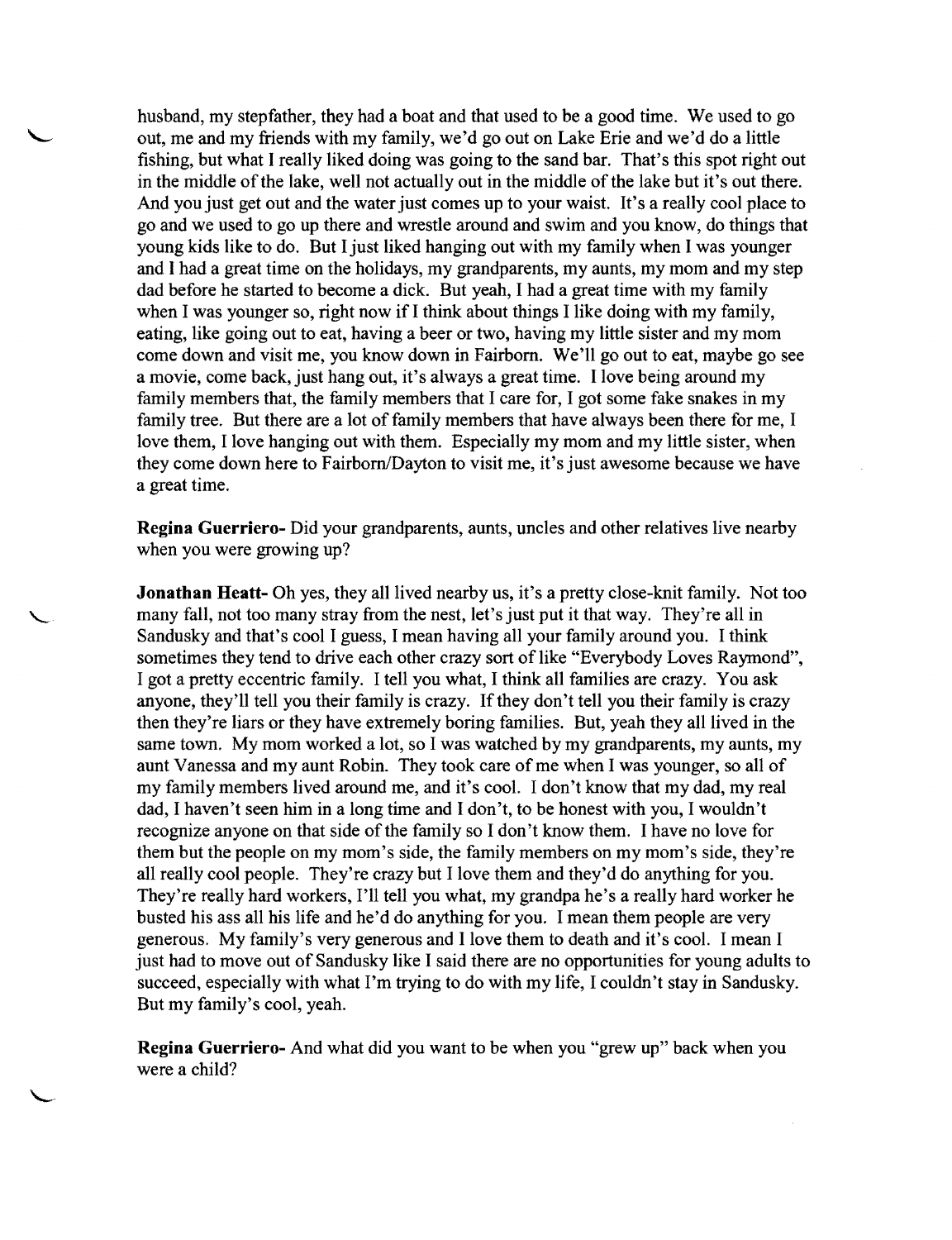**Jonathan Heatt-** What did I want to be when I grew up? I really never gave it much thought, I always thought I'd be rich. I can remember being a little kid and playing with this matchbox car and that car happened to be a Rolls Royce. And I asked one of my family members, I forget who, and I was like, 'How much is this car worth' and they said, "A lot of money" and I said, 'I'm going to have one, one day.' So I don't know, I was always a fun kid, you know really funny, really wild, I'm not going to say crazy, but I've always been wild and I was always fun to hang around with, I think. And I never really knew what I wanted to do, I just knew I wanted to have money. I mean who doesn't want to be happy? Money doesn't buy you happiness but it sure doesn't hurt you know, unless you pick your depression or whatever you want to call it. So I always wanted to be rich. I remember when I was eighteen years old, I finally figured out what I wanted to do with my life. I've always been a really creative person. I've always told stories, I've always loved music, and I always wrote a lot. Writing was a big thing to me, I was a really good writer. And I remember I was in Ohio State in the dorm room and it was a night, I forget what night it was and I was in my dorm room listening to music by myself. I was drinking a beer and I looked out my dorm room. I think I lived on the 20<sup>th</sup> floor and I was looking out over the Olentangy River and I'd seen the lights reflecting off the river and I was just thinking, 'You know what, I've always liked being creative, I want to make movies.' I love movies, I can envision the written word and how it should look on screen. So right then and there I always wanted to make movies since I was eighteen. And I think I'm going to be a great filmmaker and most people when they say I wanted to be a filmmaker all their life, they're just blowing smoke up your ass and lying. I'm sure some people like Spielberg, or M. Night knew that they wanted to be filmmakers, but a lot of them don't and what normal child does think that they want to be a filmmaker? You know, most normal kids I know want to be athletes or firemen and all that good stuff. Who wants, who really knows they want to be a director? So it took me until I was eighteen and I just really can't wait until I can actually start making films of my own. I'm doing it right now in school, but I'm saying films with a substantial budget and I can finally start realizing my screenplays that would be awesome. About eighteen is when I knew what I wanted to do.

Regina Guerriero- So when you were eighteen and you figured this out, did you have a plan for accomplishing and reaching your goals and dreams?

**Jonathan Heatt-** Well I was very naïve at eighteen, who's not? I had no definitive plan, I was going to Ohio State, and I was attending Ohio State University as a business major because I was figuring, if I wanted to be rich what better way than to get into business? But I wasn't really happy with the algebra, the x's plus y's equal z's. I'm more of a creative type person. When I took the ACT scores I got 27 but I scored like a 33 in reading and the creative aspects so that's where my strengths lie. And I really didn't have a plan. I figure if I am going to make movies I like writing and so first you have to write a script, you can't have a movie without a blueprint, a skeleton, that's what screenplays are, the blueprints for the movies. So I started forming my ideas, listening to music, music motivates me. I can come up with some really good plots so I started writing scripts, and it just started evolving. The more effort I put forth into my filmmaking endeavors, the more I blossomed and, the more I learned. I started learning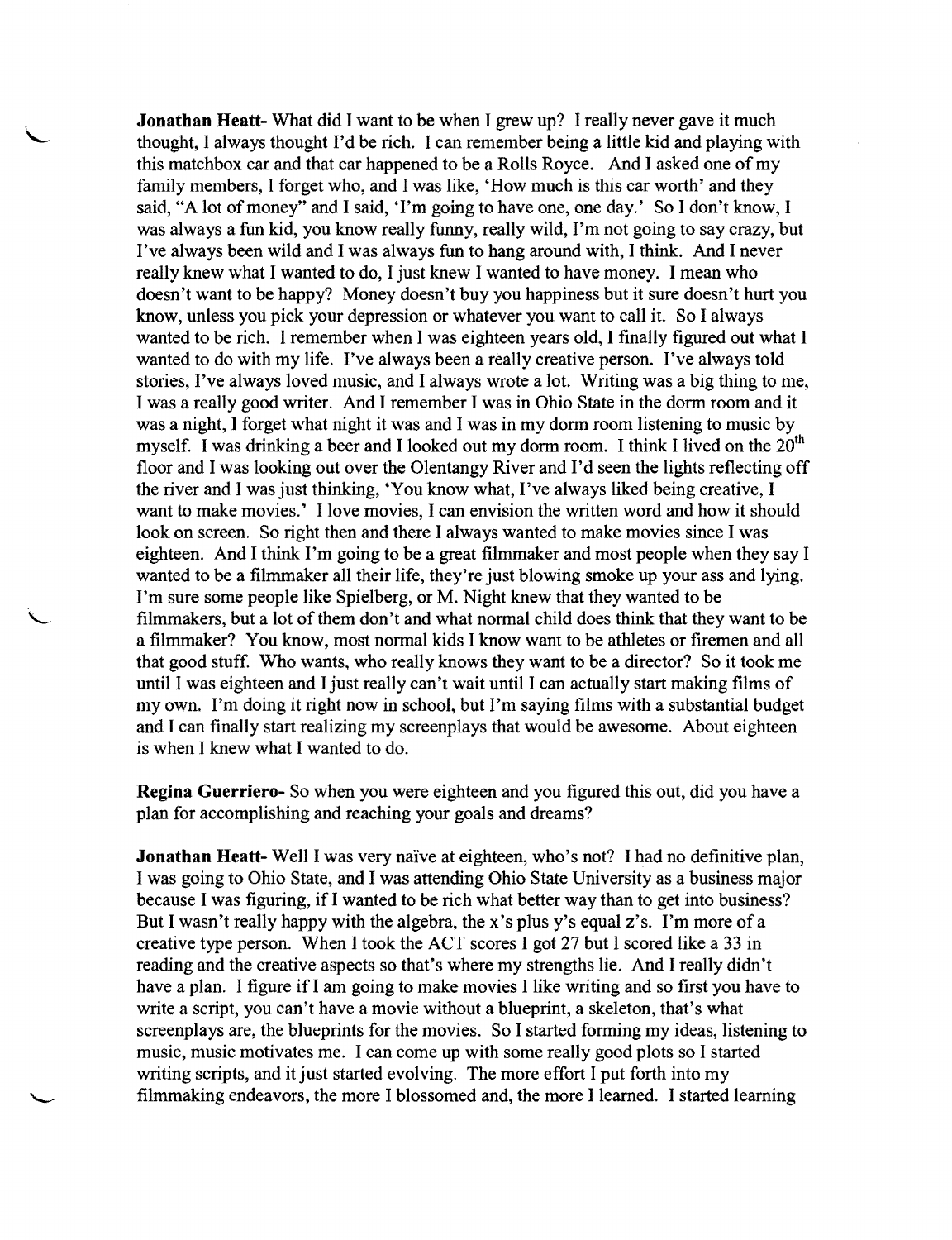screenplay formats and then I started learning about film schools. Because I was a late bloomer, I really partied too much when I was younger and I got a late jump on life. I wouldn't change a thing though because I learned a lot. But I really didn't have a plan and things really started falling together about four years ago when I started getting my screenplays done and getting back in school and now I'm just ready to go. I can't wait until I get this degree and start making some great movies. I mean this is what I want to do in life. There's no backup plan, a lot of people fail to achieve their dreams being a filmmaker because, a) they don't put forth the necessary effort, and 2) they have backup plans and they quit. And they fall back on it saying that, 'Oh, I got this accounting degree I can fall back on, I got my accounting degree.' Well guess what, you're going to fall back on your accounting degree because you have a backup plan. It's truly what you want to do with your life, if you can see yourself doing nothing else but making films, or in my case films or music, and/or music, and music, then you will succeed. If that's the only thing you see yourself doing and you have talent but you have the perseverance, you will succeed. And that's, and I have seen my life progress in that aspect. Just four years ago, I really didn't have shit to show for myself as far as filmmaking. Now I have screenplays, I have short films, I'm a dean's list student in film school, I made a documentary, music video, all this good stuff, so it is really starting to come together and it's perseverance.

**Regina** Guerriero- And who would you say are you role models or the people in the entertainment industry that most influence you or that you most look up to?

**Jonathan Heatt-** Well, there's a lot of people that influence me that I look up to. I mean anyone with talent, [who] achieved their dreams, I look up to that. But I remember I was about fifteen or sixteen years old and life has probably reached the lowest point for me. My home life was in shambles, my self, when you're an adolescent your self-esteem is very shaky to begin with and the constant mental and physical abuse from my stepfather really killed my self-esteem. I had no self-esteem in high school and I really had to mature on my own in that aspect because I really never had a father. But I'm not going to give you some sad, poor, poor, pitiful me story. It was when I was about fifteen or sixteen in high school and I'm walking home and I'm seeing people drive by me in their cars, you know, mommy's or daddy's cars. I got my Walkman on because it's cold out and you know when you're walking you need some music to listen to. And I listen to all types of music; I love all types of music but just one artist really touched me and motivated me to succeed against, overcome any obstacle, and that was Tupac. I mean he's been a really big influence on me and my creative endeavors. I figure you know if his life, his life has been really tough and ifhe can do that, then I can go through the little shit that I'm going through. That's the way I look at it, and mind you, I was listening to Tupac back in 1992 you know, before he blew up, before everyone jumped on the bandwagon and he's been my favorite artist ever since. I really appreciate his talent and his music, I really look up to him, you know. He's just a great artist and he inspired me. His emotions, his pain, his angst, but not only that, he still has he still keeps his sense of humor about things. He doesn't let the world get him down. He got shot up a couple times and he still made music and did movies, and I figure if this guy can get shot up and go to jail and make movies and music, well hell, I can do anything, you know. So I look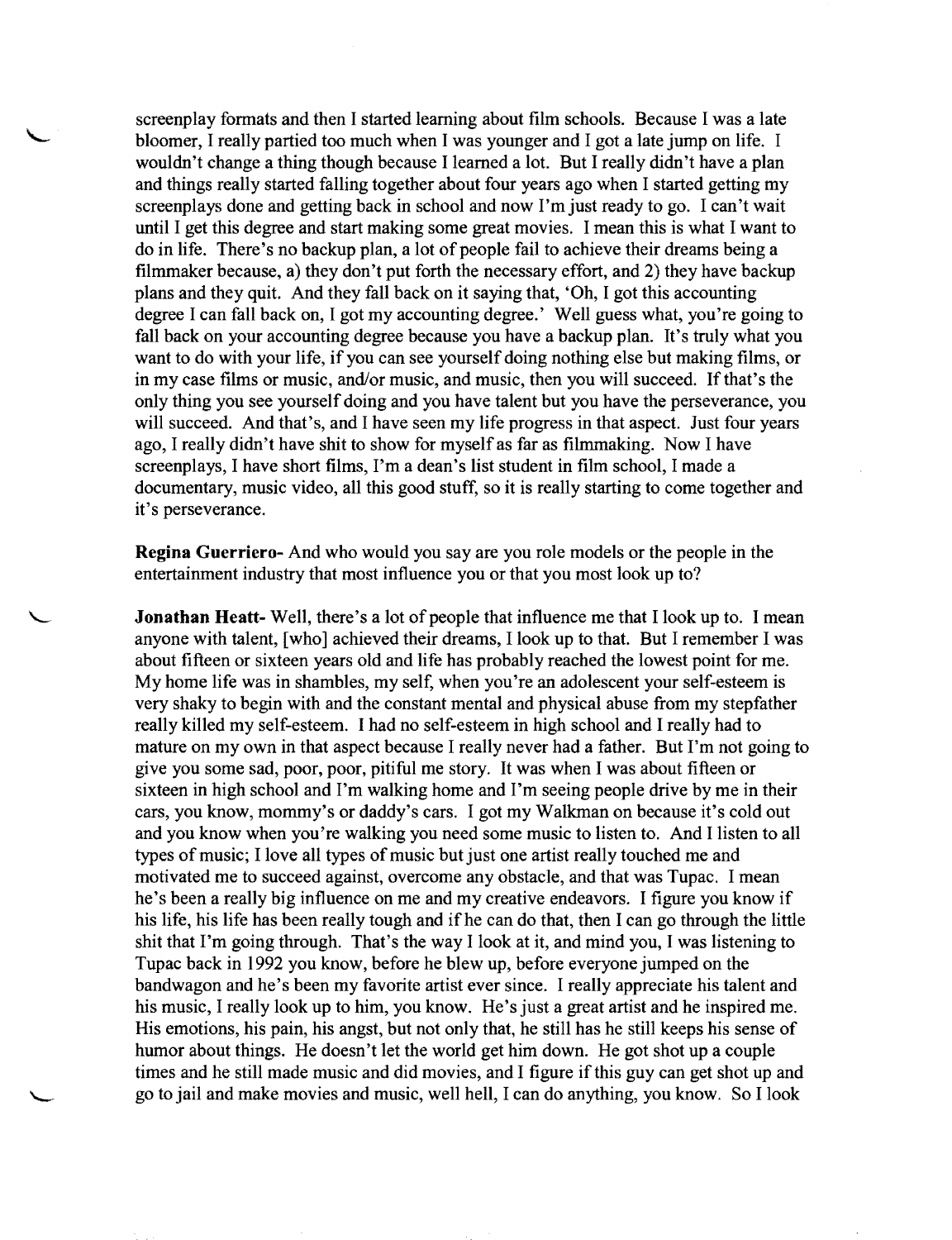at Tupac and I also like Al Pacino, Robert DeNiro, I like Brian DePalma. I like M. Night Shymalan and I really like the guys that make quality movies, make movies that are not only entertaining, I love entertaining movies. My guilty pleasures are the Blade films, but like films that are entertaining and inspirational. I believe that a great filmmaker or writer not only amuses the mind, but inspires and elevates it as well, and a lot of films, there's a lot of films out there that do that. And I really appreciate all those filmmakers and they are the people I look up to. And Tupac is always the person I'll say influenced me the most. And, I just, and you know what, Eminem inspires me too because I know he had a rough way to go and you know so many people hate on him because he's white and he raps and, but that dude has a lot of talent. And I tell you what, he lets nothing stop him from achieving his dreams and I admire that. So anyone that's successful and follows their dreams, they don't even have to be in the entertainment industry. If someone wanted to be a doctor and they busted their ass through medical school, that motivates me and I admire that. But as far as the entertainment industry, it's got to be Tupac maybe Eminem, a lot of other artists and filmmakers as well.

**Regina Guerriero-** Ok, and speaking of films, what would you say your favorite film of all time is then and why?

Jonathan Heatt-Well, that's pretty easy, I have a lot of favorite films, but my favorite film of all time, without a doubt it Scarface by Brian DePalma. I can, man I love this movie on a variety of levels. Some people, there's a lot of critics with this movie, it's a cult classic now but it got panned with it first came out. Everybody thought it was a big flop but that movie, man the filmmaking's awesome. Brian DePalma directed this film, Oliver Stone wrote the screenplay and AI Pacino delivers the performance of a lifetime. And you know, some actors they act on their own personality, like take for instance a Jack Nicholson or Clark Gable. Their Jack Nicholson or Clark Gable, I mean not putting down their acting performances, especially Jack Nicholson because I love him, maybe Clark Gable I am not too fond of. Or Humphrey Bogart, they act on their own personalities but I'll tell you what, Pacino becomes his characters. In Scarface he was Tony Montana, you don't even think that's Al Pacino on the screen, that is Tony Montana. It's not some Humphrey Gart bullshit, you know, 'Here's looking at you kid' or whoever the hell says that, that's Clark Gable, or I don't know who in the hell says that, but that's some bullshit. You watch Scarface and Tony Montana, that's Tony Montana, that's not Al Pacino. The acting is awesome, the writing is awesome, the music and the directing, the directing is phenomenal. You can see some definite influences from Shakespeare, not Shakespeare, Hitchcock among other people from DePalma's directing. When I think of writing, I think of Shakespeare, when you think of directing, you think of Hitchcock, that's how I get those guys [confused]. DePalma does a great job and I can really relate to that character in some aspects. I'm not Cuban and I'm not a drug lord, drug war lord, but I do have a really bad temper and I don't suffer fools and I have no patience for bullshit. If you're dumb I cannot be around you, I'm sorry and I can live my life on what Tony Montana says, 'Only thing I have in this world are my balls and my word and I break them for no one.' And you know, that's how I am, I'll never break my word or my balls for anyone. But you know, he has a little sister, he tries to give her the good life but he's really overprotective of her, he's violent and he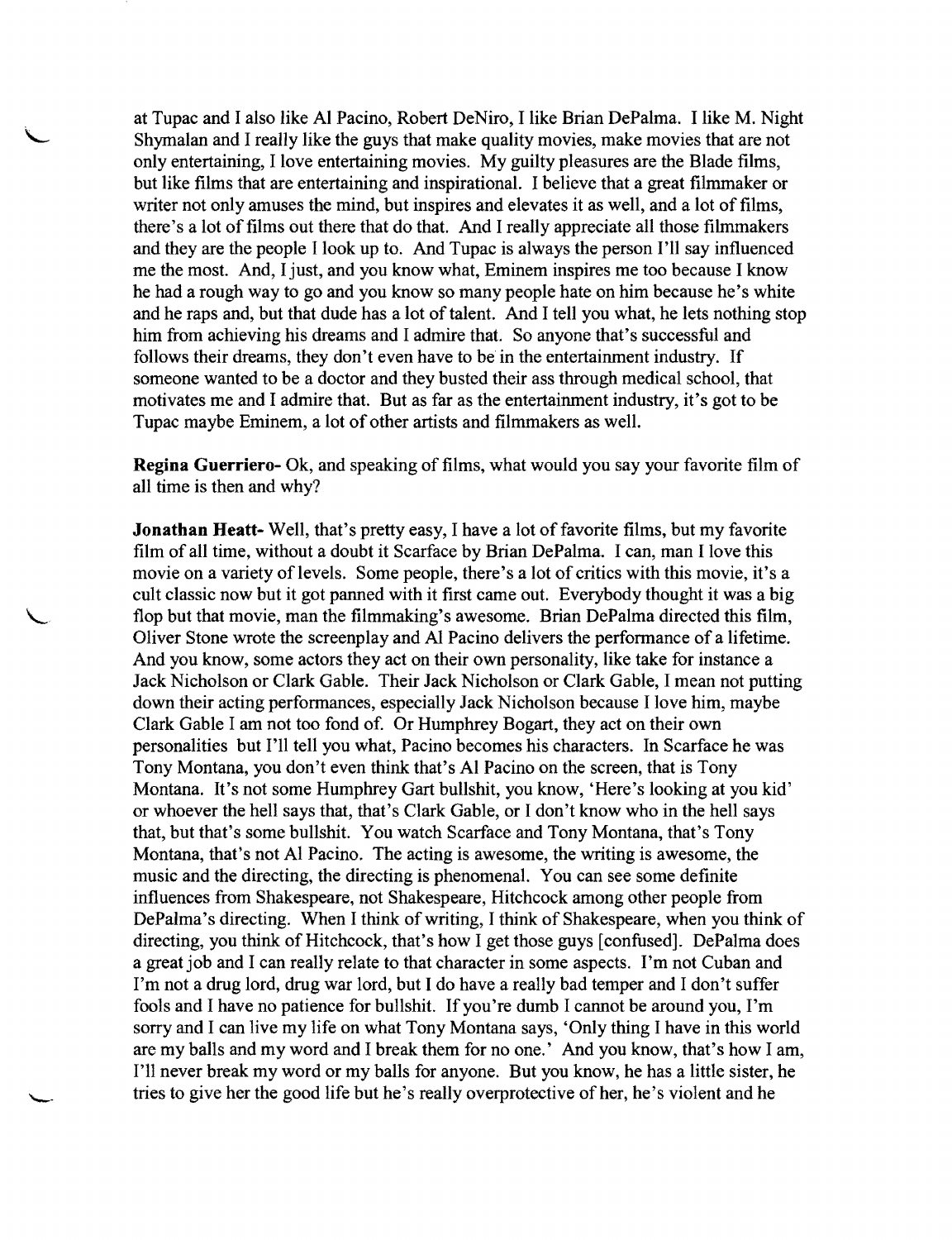wants to become a success. And he wants to make people around him, his mom, he wants his mom and his sister to be proud of him. And he does that by doing a bad thing, you know, becoming involved in drug dealing and killing people which I would never do. But I can feel, it's a tragedy, it's a gangster movie, and I love gangster movies, awesome film, best film ever made in my eyes.

**Regina Guerriero-** And this is going back to what you were saying earlier about your family all staying in Sandusky, and not being able to leave the nest and whatever else. Have you lived anywhere besides here in Ohio?

**Jonathan Heatt-** Yes, I've actually jumped around a lot in my life, like I said, I was born in Sandusky, then I moved down to Columbus, Ohio to attend Ohio State, partied my whole freshman year so I got kicked out, not kicked out but I failed out. So I moved back to Sandusky, went to community college, got my grades up, moved back to Columbus to go to Ohio State, realized I wanted to be a filmmaker, they don't have film school there. Can you believe that? The best university, the biggest university in Ohio and they don't have film school. If they had film school, I'd still be going there. I wouldn't be going to Wright State, I tell you that right now but then after that I moved back to Sandusky for a minute, moved down to Dayton to go to Wright State. My grades weren't good enough and they wouldn't let me in, which is crazy. So, I'd have to go to Sinclair but I didn't have the money to go to Sinclair and that was a really tough time in my life where I had no money. Then I met my girlfriend, the person that's interviewing me, and I moved out to Virginia and got my life turned around. Started writing my scripts and my music, you failed to ask me anything about my music so far, but that's cool. I went to community college out in Virginia, I lived in Manassas Virginia about *Yz* hour outside of D.C. Awesome area, I love Washington, D.C. Anyways, worked out there full time, went to school a couple of classes, then I moved to Philadelphia. I was actually going to go to Temple University to go to their film school and I actually lived in Philadelphia for a couple of weeks. I had an apartment out there, I went to a weeklong orientation and I lived in this apartment for a little bit. And the apartment was just a piece of crap, I'll tell you what, Philadelphia can be kind of rough in some parts, you got to have your mind right if you're going to go there. I was in a blue-collar neighborhood, I liked Philadelphia but I didn't like my apartment. My apartment was terrible and the cost of parking was really high there. I figured I'd probably get more bang for my buck here at Wright State University, so I moved back to Virginia and then I transferred out here to Fairborn and Wright State University. You basically learn the same things, the level of teaching may be a little better at Temple. I know definitely it would be great to go to NYU, Columbia, UCLA, USC, but I figure the cost of living is really cheap out here so I moved here, go to school and yeah that's how I bounced around. I got to see this country a little bit, I got to see a lot of people and I don't, how do you know that you're happy where you're at if you've never seen any place else? How do you know that where you're at is the best place for you if you've never done any traveling or experienced this world? So, I mean, I'm not a world adventurer, I've never been overseas or anything. Me going to Virginia doesn't qualify me as Christopher Columbus but I'm just saying at least I got the hell out of my little town and seen this world and known that there are more things out there than just a goddamn factory where you get \$8 an hour, you know?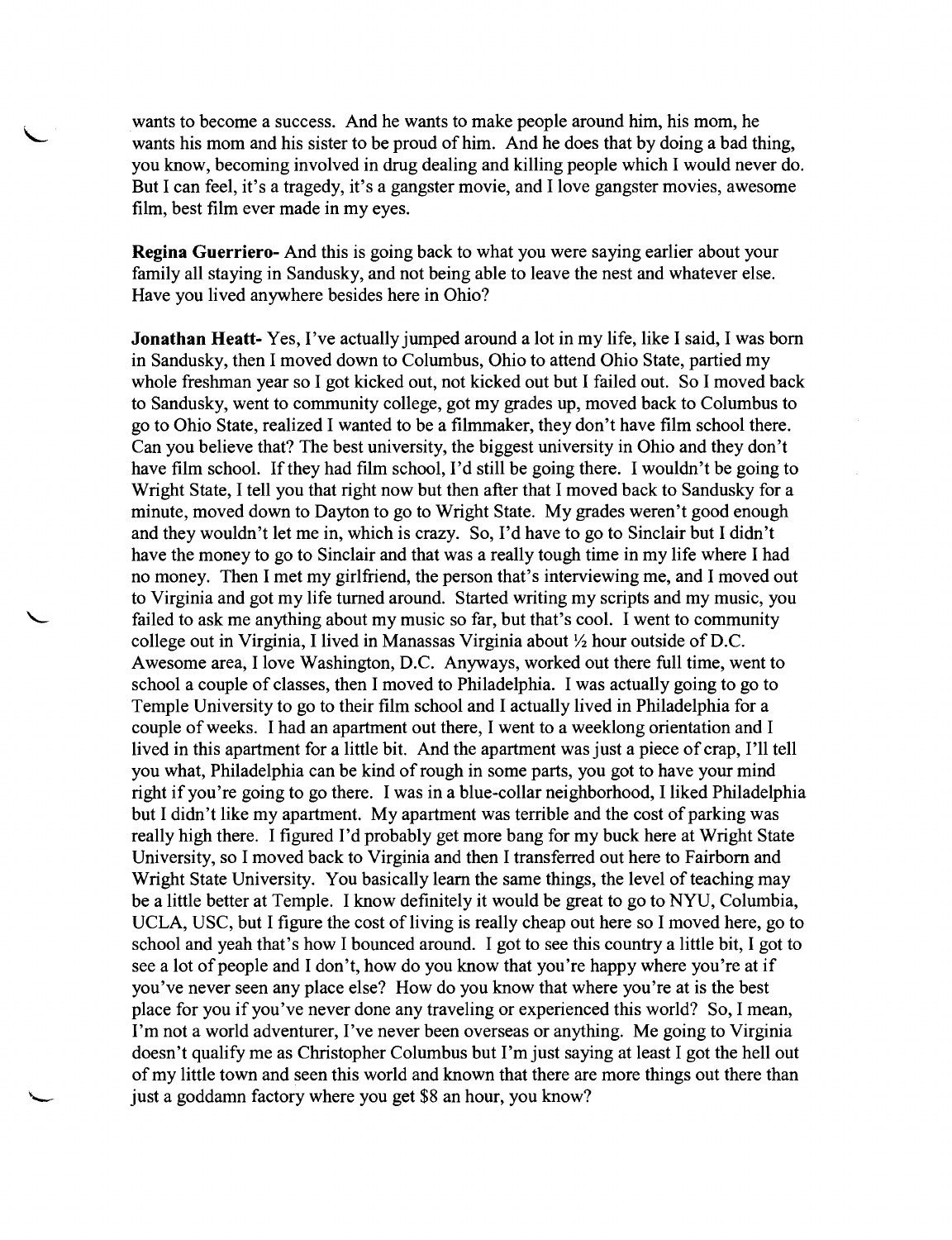**Regina Guerriero-** Ok, well I wanted to apologize for not bringing up your music career. So what kind of music do you do and you know, tell us anything you would like about that?

**Jonathan Heatt-** Well, I'm a hip-hop artist. I've been writing raps since I was twelve years old and now I'm twenty-six so I've been doing it for quite some time. I didn't just you know, I didn't pick up an Eminem cd and say, 'Hmm, he's white, so let's see if I can rap.' No, I've been rapping since I was twelve years old. I've been writing raps since I was twelve years old. I got really, really, really serious about it in 1995, that's when I realized that, you know what, because I was always kind of not scared, but hesitant about telling people that I can rap and actually trying out for it. Because being white and being a rapper is really, really tough, especially after Vanilla Ice, I mean Vanilla Ice almost ruined it for everyone, for every white dude. He almost fucked it up for everyone. But Eminem came along you know, I got nothing but respect for that man. He, his life is a little bit, not a little bit, but a lot like mine, like a lot of stuff he raps about I can really feel because that's how I feel, not everything, you know, I'm not going to put his words in my mouth, you know not everything but there's a lot. You know in the movie 8 Mile, for example, where he's fighting with his mom's boyfriend and he's whooping that dude's ass and the little girl is crying, his sister, that was me. That was me whooping my step dad's ass and had my little sister see that and crying. I mean that stuff is really hard and it's really, really hard. I experienced a lot of things in my life, a lot of hardship and I get it out through my music, sort of like what Eminem does and I love hip-hop music. I live and die for it, hip-hop music's my wife, you know I am married to it for life, no divorcing here. So, that's my music, I love it and I'm pretty good at it. You know, actually in 1995, a couple of my friends, I was telling them I really should start trying to get out there and rap but I was nervous about it because I'm white and they were like, "You know what, you'd be a dumb ass not to rap because you'd be wasting a god given ability." And that gave me all the encouragement I needed, so, and you know what, I hadn't really gotten too many haters on me yet. Everyone's been really cool about my raps, everybody loves my raps, actually the only people that really hate on my abilities and skills are better than theirs and they can't handle that. So, I love it, I mean even if I never get a record deal, even if I never get on, make a dollar, I will always do it because I couldn't be me if I didn't, I couldn't be me if I didn't. It's just a great artistic outlet and I love it, so yeah, that's my music right there, it's just me, I love it, it's a great thing.

**Regina Guerriero-** Would you like to flow a couple bars for us right now?

**Jonathan Heatt-** Well, I will but this microphone's pretty bad, and I'll probably "pop my p's." When I get in the studio I like having that little guard in front of the microphone and my voice sounds kind of bad on this mic. I'm going to sound like probably a big nerd because I don't like the way my voice is sounding over this microphone. But hey, if you want to check out the demo tape, Regina can get you a copy.

**Regina Guerriero-Ok, and...**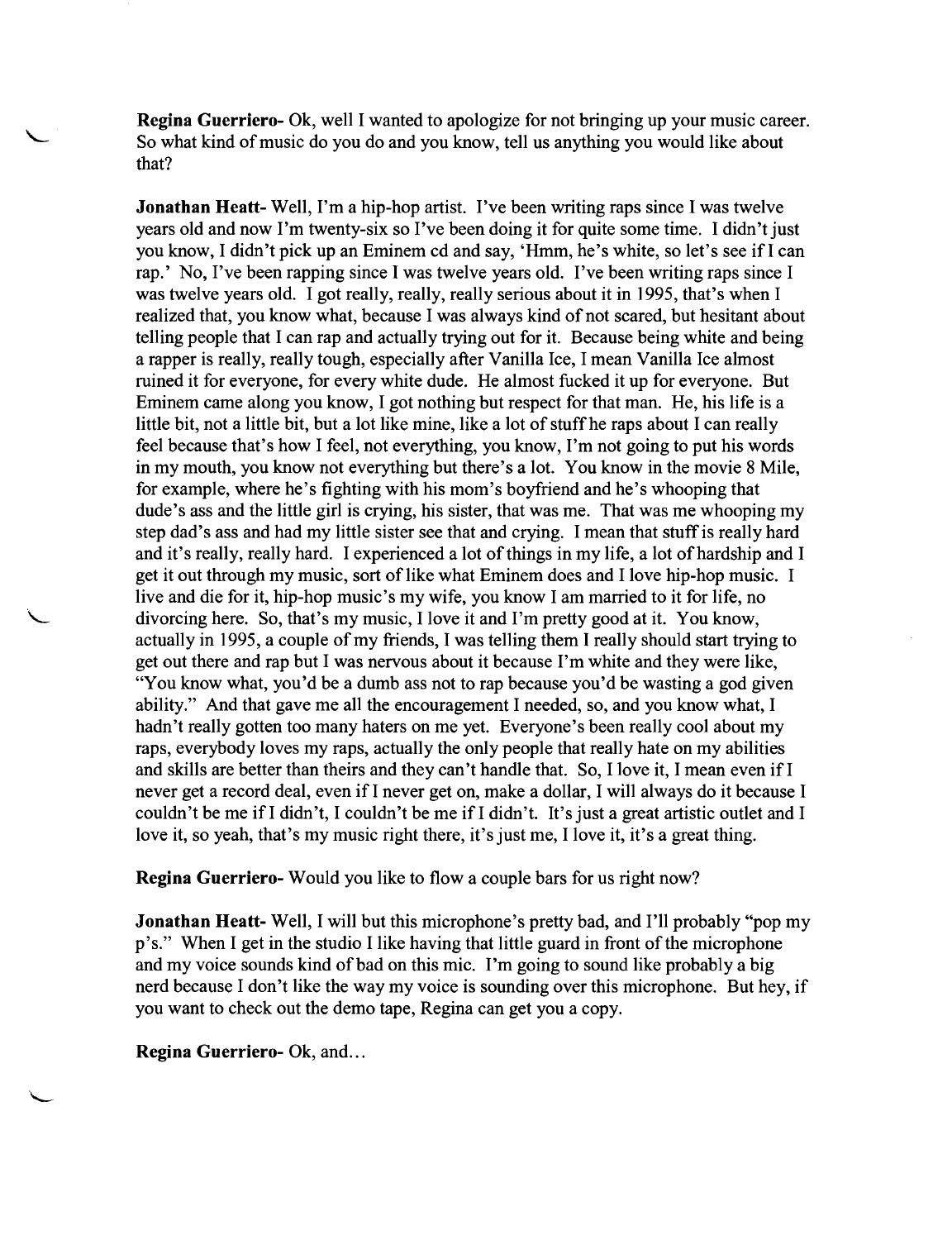Jonathan Heatt- Plus a lot of my language, I don't know if it would be suitable for a classroom environment, you know. But yeah, plus I'm kind of tired right now, if I was a little bit more awake I would.

Regina Guerriero- Ok ...

Jonathan Heatt- Do you want me to, is it cool? All right hold up for a second, hit pause for a second please.

<Paused to get his rap and some water>

Jonathan Heatt- Yeah, we're back, we just took a little water break and Regina, and she's going to call me out. I didn't know I was going to have to spit a couple bars over this but you know, I guess it's just in me that I can't, I cannot turn down an opportunity to. So, there's this one part where I go, 'Whoop, Whoop' like it's a police siren, it's not very good but when I make this song, I'm going to use a special effect. So I might sound like a geek when I say that but just imagine a special effect like you know how the police cruisers turn on their little sirens and go "Whoop, Whoop", I can't say it good, that's why my girl is laughing, but it's tight. This is a song called "I'm Alive" and there's a poet in my time, this is going to sound sad but a lot of people can relate to this and there's a lot of people out there like this you know. I know people get a lot of close-minded being in a campus environment for a long time but there's a big world out there and there's a lot of people that feel this. Like when I was younger I had no direction, all I would do is just get drunk and go to the club and that was the only time I felt alive, that's what somewhat of this song is about, but not the beginning. But, here it goes:

'Haters clown me, now they wanna hang around me, Whoop, Whoop that's the sound when me and my crews' prowling, Growling like DMX, howling, shouting, we run this motherfucker now, Ya'll throw the towel in.'

Yeah, man don't get me in the studio. Don't, don't get me in the studio.

Regina Guerriero- That was very nice, very good. Ok, so you lived in Virginia last, so what brought you back to Fairborn to attend Wright State?

Jonathan Heatt- Yes, I believe I already got into that, I transferred to Wright State University to go to the film school and like Forrest Gump said, "That's all I have to say about that."

Regina Guerriero- Ok, and what is your idea of the good life now?

Jonathan Heatt- Well, when I was younger and immature, the idea of the good life for me was, you know what you see on TV, the ice, you know. You got the ice on your wrist and your ear and all that, got a lot of money, and nice cars and that. You know, I still want that. <laughs> don't get me wrong, I still want the nice cars and the money but happiness you know. I just want to be doing, I want to make a living doing what I love, making movies and music. And, I want to be rich, I mean you'd be lying if you said you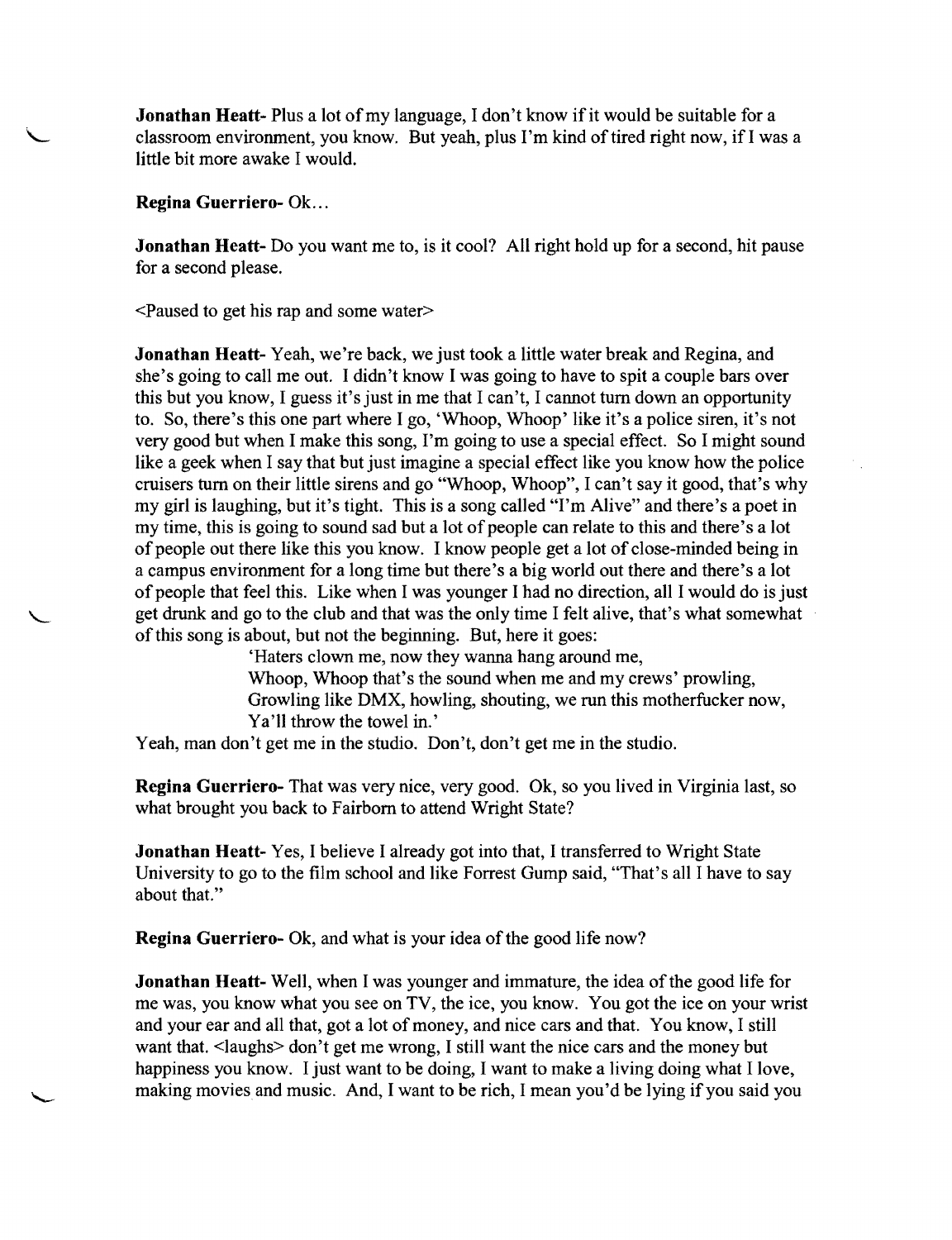didn't want to be rich. I mean who the hell doesn't want to be rich? I mean I want to be able to give my family nice things and just basically everyone that always doubted me and people that I know thought that I wouldn't amount to jack shit, me getting money is the best way I could ever say 'F you', you know? And I just want to become successful, I want to be happy though, ultimately I just want to be happy, have a nice home, nice career, and kids. I want to have a couple kids you know, so they can carryon the legacy. You know, start my own name because my dad, my step dad were never shit, so I'm going to be the best dad ever and I'm going to start a name and then you know, start my own family name, I think that's going to be cool. So yeah, I'm going to measure success by happiness, that's the only way you really can. But I do want the money and I do want the iced out wrist, don't get me wrong.

**Regina Guerriero-** And has anything exciting happened to you in regards to your filmmaking or your music, have you met anybody famous or anything cool happen?

**Jonathan Heatt-** Well, it's hard to meet people that are famous, I recently, recently Russell Simmons, a very great entrepreneur, he's made a great career for himself. He came to Wright State University just recently, I think a couple of weeks ago and I met him, I shook his hand and talked to him about my screenplay, The Devil's Mirror. And it's about a young man who makes a deal with the devil to become a hip-hop star and it's inspired by DMX, his album. He's on Def Jam and that's the record label that Russell Simmons founded and he was excited when I told him about the screenplay, he said he's been wanting to make that movie for years now. And it was a great feeling because you don't always get that reception when you talk to people in the filmmaking industry. You get a lot of snooty people; you get a lot of cool people. I guess it's no matter where you go, there's going to be cool people and there's going to be assholes and Russell Simmons was definitely a cool person. And he took, I gave him my screenplay, I also gave him my business proposal and actually when I was in Virginia I met Stan Winston, shook his hand and gave him my screenplay. Stan Winston is probably the best, one of the best special effects guys out there in Hollywood. He did the creature design for Aliens and he did it for Terminator so he was a really cool guy, Gargoyles, he was a nice guy and I shook his hand and I talked to him for a second. It's hard talking to these guys at these conferences and their speaking lectures because everyone wants their attention so I think it is really cool. I think Russell Simmons is really cool but it's just a great industry to be in but you got to be guarded. These guys guard themselves because there are so many flakes and crazy people out there and so many people that want to get in the industry but have no talent whatsoever; they're just blinded by the prospects of making money. Well you know what, guess what, the entertainment industry isn't a mystery, if you want to succeed you just got to work your ass off just like in any other industry. So, you know, it's cool.

**Regina Guerriero-** And where can you see yourself five years from now?

**Jonathan Heatt-** Where can I see myself five years from now? Well, that's a very good question. I'm going to be graduating in two years and I see myself making films. Five years from now I see myself being the hottest young director in Hollywood. And I'll be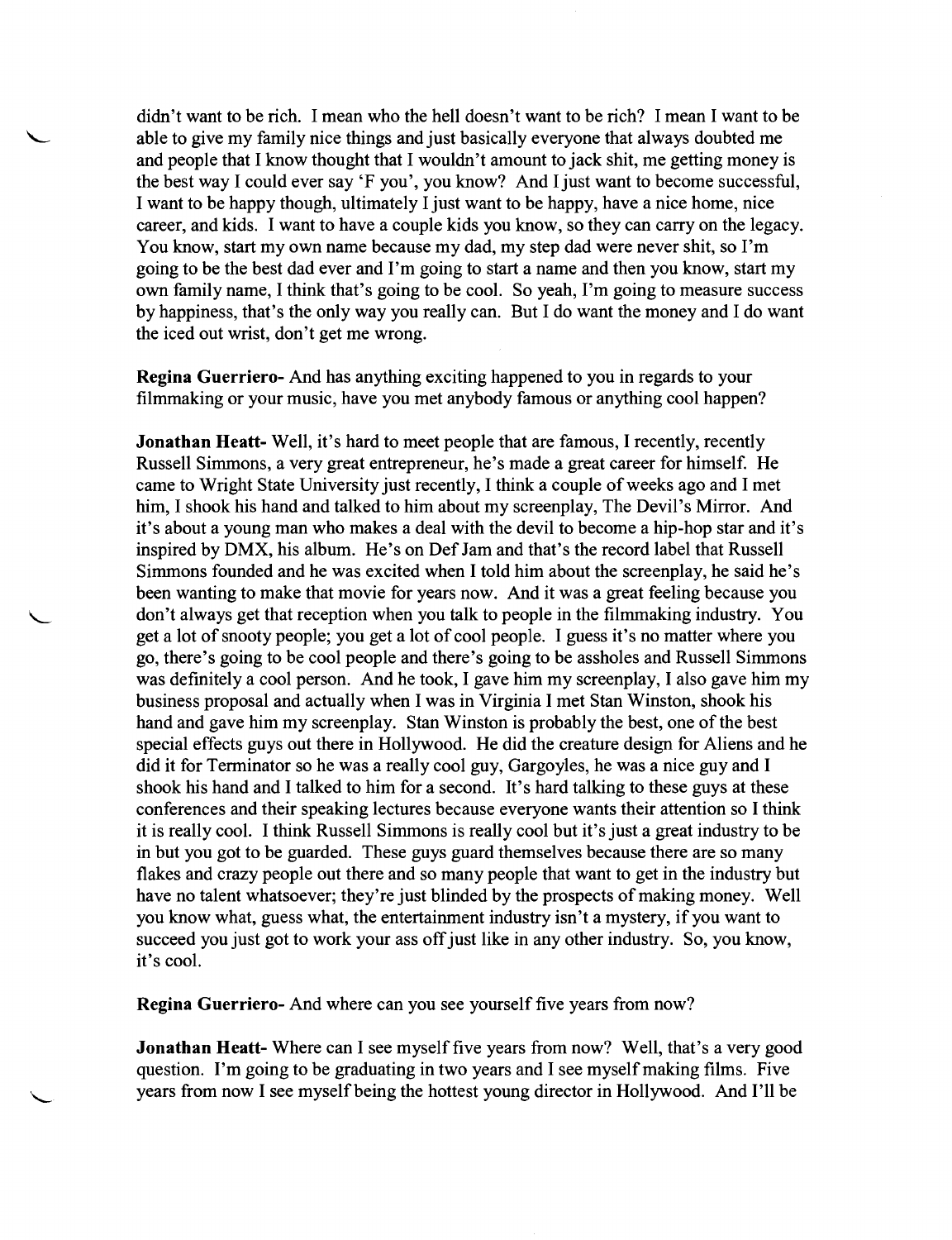fonning my own production company/record label. It'll be a two-tiered company called Heattwave Productions. I would be the CEO of that five years from now and I'd be making films, directing films, writing films, producing films, acting in films, editing films, and making music. I'm just going to stay busy, because you know what, it's not even work to me really. I mean it's what I love doing, it's like playtime. That's what Russell Simmons says, it's like playtime, if you're doing something that you like it's not even work. I mean I'm just going to be happy. Five years from now I'm just going to be happy.

### **Regina Guerriero-** And family-wise?

**Jonathan Heatt-** This is going to sound real fucked up, especially to my girlfriend that's interviewing me, but family comes second to me at this part in my life. I think that if you want to succeed in the entertainment industry your focus has to be on succeeding in that industry. Plus I'm not mature enough to raise a kid right now, I'm not mature enough to be married, but maybe about five years from now when I'm thirty years old. I can see myself doing that and you know it's going to sound messed up but my career comes ahead of me, ahead of any family life right now even though ultimately my goal is to have a great family. That's what I aim for in life but in order to achieve that goal I have to achieve that goal of achieving in the entertainment industry first. But if I ever do have a family, I'd want it to be with you Regina.

**Regina Guerriero-** Yeah, thanks for the honesty. And finally, is there anything else you want people to know about Jonathan Heatt?

**Jonathan Heatt-** Just don't hate on me without knowing who I am. If you're going to be an artist whether you're a filmmaker, writer, musician, it's really hard for musicians, actors too, because when you do something that's creative you're actually baring your soul for all of people to see. And we live in a cynical world right now, it's a very cynical time and it's easy to just put down people for their dreams and without even knowing that person, you know sometimes people hate on me because, and it's usually white people, they hate on me because they think I'm trying to act black. I don't try to act like I'm black, because I want to rap. It's the music that I love, it's the music that I can express myself the best way in. So, when you see me just know that I'm real. I'm not fake in anything and I don't want to be nothing that I'm not. Jonathan Heatt, I don't like talking in that third person because that's kind of, that's Bo Jackson type shit but the question is how do you want people to think of Jonathan Heatt. Just think that he's real, I'm a really nice guy to people that I care for, that I know, my family, my friends, I'd do anything for, I'd die for them. But you know, just don't hate on me because, just don't hate on people period. I mean if people are trying to succeed in life don't hate on them just because you have some preconceived notions of how things should be. You know most people that have them kind of preconceived notions are ignorant, they really haven't been anywhere in life. They've probably stayed in the same backward country bumpkin town their whole life you know. I mean I'm not putting down country bumpkin towns don't get me wrong. I got love for country bumpkin towns but I'm just saying there's more to life than ignorance and just don't judge me with ignorance. And if you're going to put my shit